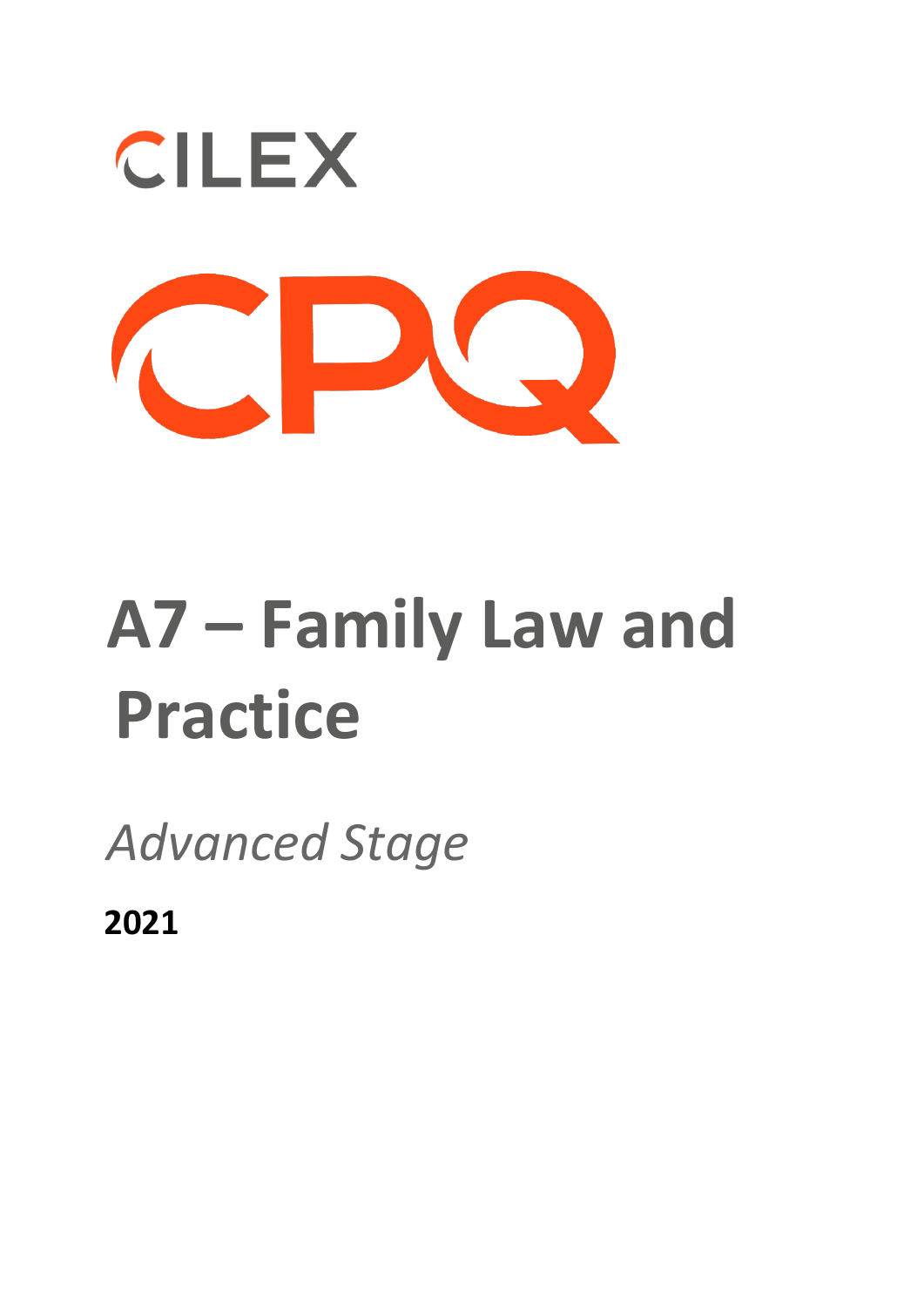## **A7: Family Law and Practice**

The aim of this module is to give you the essential knowledge and understanding of law and procedure to equip you to deal with family law cases. The module covers a range of current family law topics that you would encounter in practice, incorporating the formation of adult relationships, matters relating to children, and the breakdown of adult relationships. On completion of the module, you will have the skills to draft basic court documentation, whilst acquiring the knowledge and extended foundations of family law and procedure.

The module covers:

- 1. Family Law themes
- 2. Formation of adult relationship: Marriage, Civil Partnership
- 3. Void and Voidable Marriages and Civil Partnerships
- 4. Divorce, Dissolution and Judicial Separation
- 5. Financial Relief on Divorce/Dissolution
- 6. Wills, Severance and Intestacy
- 7. Cohabitants
- 8. Private Law Children
- 9. Child Maintenance
- 10. Public Law Children
- 11. Domestic Abuse

## **Learning Outcomes**

By the end of this module you will be able to:

- 1. Demonstrate detailed knowledge and understanding of the principles and rules governing family law
- 2. Identify and evaluate relevant facts and issues and apply the law to provide advice on a given set of facts
- 3. Advise on procedural matters in family law cases
- 4. Draft key documents in family law cases, including application for a matrimonial order and application for a private law children order
- 5. Identify situations that potentially give rise to conflicts of interest, issues of professional ethics or other issues under the Code of Conduct

## *Linked online assessment: A7*

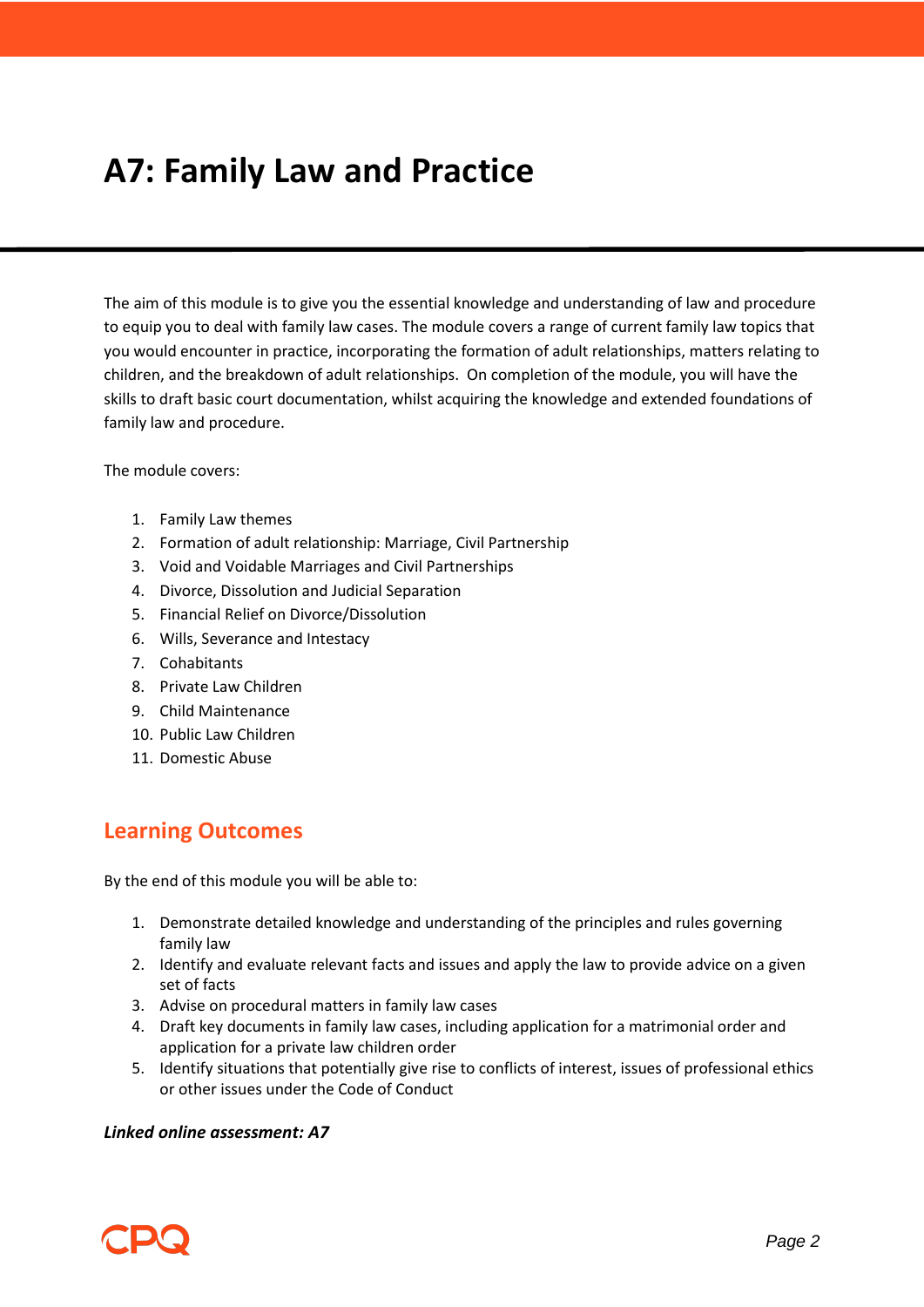| 1. Family Law themes                                                               | The basis of family law is underpinned by some common themes which<br>those studying and working in family law need to know. There will be<br>legal and ethical obligations to the client, particularly relating to<br>funding options and mediation.                                                                                                                                                                                                                                                                                                                                                                                                                                                          |
|------------------------------------------------------------------------------------|----------------------------------------------------------------------------------------------------------------------------------------------------------------------------------------------------------------------------------------------------------------------------------------------------------------------------------------------------------------------------------------------------------------------------------------------------------------------------------------------------------------------------------------------------------------------------------------------------------------------------------------------------------------------------------------------------------------|
|                                                                                    | a) Single family court<br>Structure<br>Allocation of cases and gatekeeping<br>$\bullet$<br>Appeal process<br>$\bullet$<br>Using technology<br>$\bullet$                                                                                                                                                                                                                                                                                                                                                                                                                                                                                                                                                        |
|                                                                                    | b) Funding<br>Legal Aid, Sentencing and Punishment of Offenders Act<br>2012<br>Legal Aid franchise<br>Access to public funding domestic abuse cases<br>$\bullet$<br>Access to public funding forced marriage cases<br>$\bullet$<br>Access to public funding public law children cases<br>$\bullet$<br>Statutory charge<br>$\bullet$<br>Privately paying or self- representation<br>Mediation<br>C)<br>S.10 Children and Families Act 2014<br>Part 3 Family Procedure Rules 2010, Practice Direction 3A<br>$\bullet$<br>Mediation, Information and Assessment Meeting (MIAM)<br>$\bullet$                                                                                                                       |
|                                                                                    | <b>Exclusions from Mediation</b><br>$\bullet$<br>Referral and Instructions to the Mediator<br>$\bullet$<br>Legal aid for mediation<br>٠                                                                                                                                                                                                                                                                                                                                                                                                                                                                                                                                                                        |
| <b>Formation of adult</b><br>2.<br>relationship:<br>Marriage, Civil<br>Partnership | The basis of family law requires you to consider what type of adult<br>relationship has taken place. This will involve consideration of the rules<br>relating to formation of that adult relationship, and whether they have<br>been complied with, to establish validity of the marriage or civil<br>partnership. Therefore, you will need to know the following:<br>Key Statutes on formation of a marriage/civil partnership<br>a)<br><b>Matrimonial Causes Act 1973</b><br>Civil Partnership Act 2004<br>٠<br>Marriage (Same Sex Couples) Act 2013<br>$\bullet$<br>S.9 Marriage (Same Sex Couples) Act 2013 - Transitional<br>$\bullet$<br>arrangements; converting a civil partnership into a<br>marriage |
|                                                                                    | Key similarities and differences between a marriage and a civil<br>b)<br>partnership                                                                                                                                                                                                                                                                                                                                                                                                                                                                                                                                                                                                                           |



 $\mathbf{r}$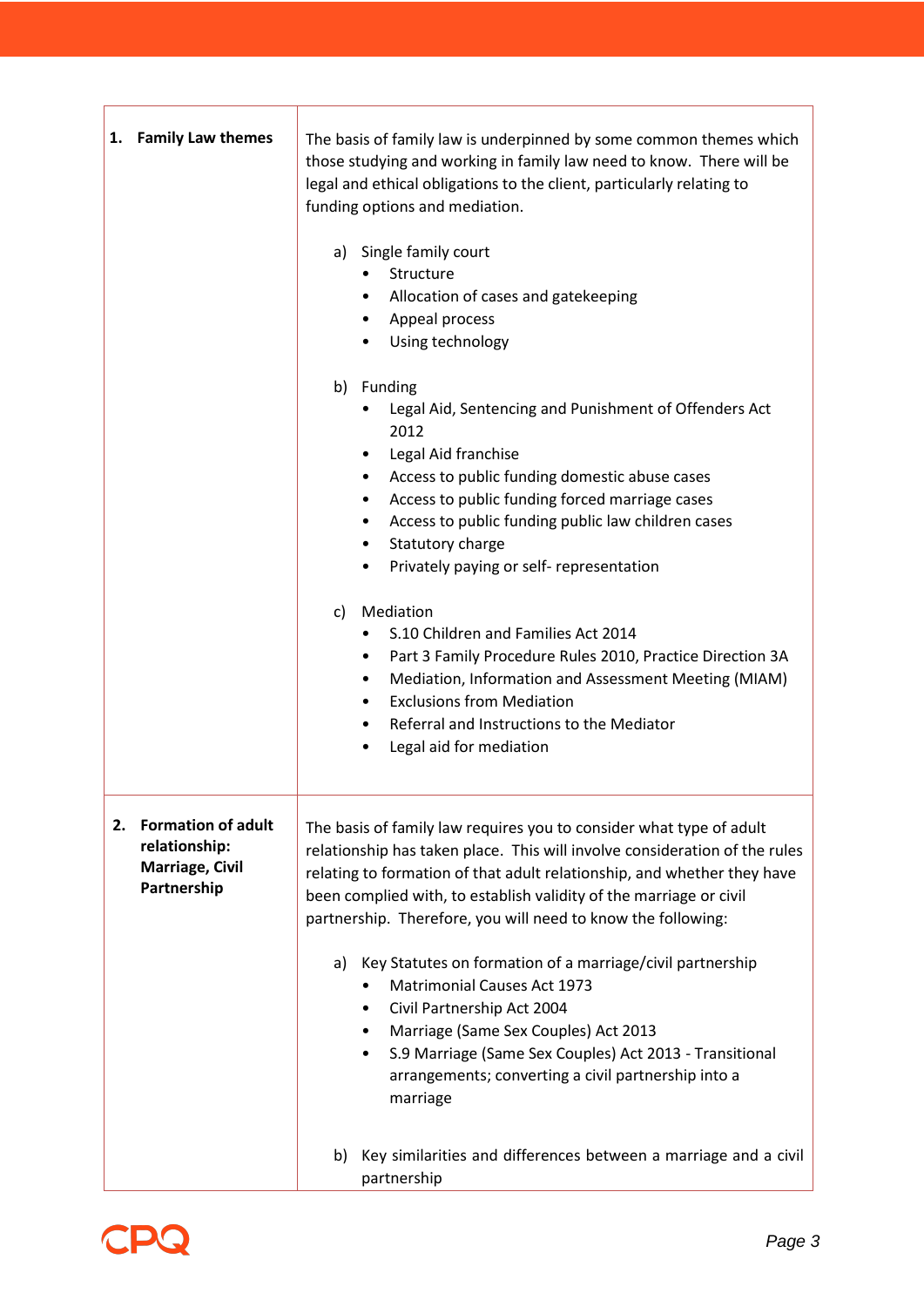|                                                                              |    | Property<br>٠<br>Children<br>Intestacy rules<br>٠<br>Dissolving the relationship                                                                                                                                                                                                                                                                                                                                                                                                                                                                                                  |
|------------------------------------------------------------------------------|----|-----------------------------------------------------------------------------------------------------------------------------------------------------------------------------------------------------------------------------------------------------------------------------------------------------------------------------------------------------------------------------------------------------------------------------------------------------------------------------------------------------------------------------------------------------------------------------------|
|                                                                              | C) | Provisions relating to capacity to marry/civil partnership                                                                                                                                                                                                                                                                                                                                                                                                                                                                                                                        |
|                                                                              |    | Age<br><b>Prohibited Degrees</b><br>Not already married<br>$\bullet$                                                                                                                                                                                                                                                                                                                                                                                                                                                                                                              |
|                                                                              | e) | d) Provisions relating to formalities to marry/civil partnership<br>Preliminary formalities for Church of England ceremonies<br>٠<br>Preliminary formalities for non-Church of England<br>$\bullet$<br>ceremonies<br>The marriage ceremony - Civil marriages<br>٠<br>The marriage ceremony - Church of England ceremonies<br>$\bullet$<br>The marriage ceremony - Quaker and Jewish marriages<br>٠<br>The marriage ceremony - other religious ceremonies<br>٠<br>Registration post ceremony<br>Different outcomes for failing to comply and their effects<br>Void<br>Non-marriage |
| <b>Void and Voidable</b><br>3.<br><b>Marriages and Civil</b><br>Partnerships |    | As well as recognising whether an adult relationship has been<br>formalised in accordance with the law so it is valid, you must also<br>understand the circumstances in which a marriage or civil partnership is<br>void or voidable, and the key differences and effects. Therefore, you                                                                                                                                                                                                                                                                                         |
|                                                                              | a) | will need to know the following:<br>The law of nullity: void<br>S.11(a)-(d) Matrimonial Causes Act 1973<br>Effects                                                                                                                                                                                                                                                                                                                                                                                                                                                                |
|                                                                              |    | b) The law of nullity: voidable<br>S.12(1)(a)-(h) Matrimonial Causes Act 1973<br>Statutory bars per s.13 Matrimonial Causes Act 1973<br>Effects<br>$\bullet$                                                                                                                                                                                                                                                                                                                                                                                                                      |
| <b>Divorce, Dissolution</b><br>4.<br>and Judicial<br>Separation              |    | All family practitioners will be asked to advise on divorce or dissolution,<br>or other alternatives for the parties to live apart, which will involve<br>consideration of the law and the procedure. Therefore, you will need to<br>know the following:                                                                                                                                                                                                                                                                                                                          |
|                                                                              | a) | The law relating to divorce - Matrimonial Causes Act 1973                                                                                                                                                                                                                                                                                                                                                                                                                                                                                                                         |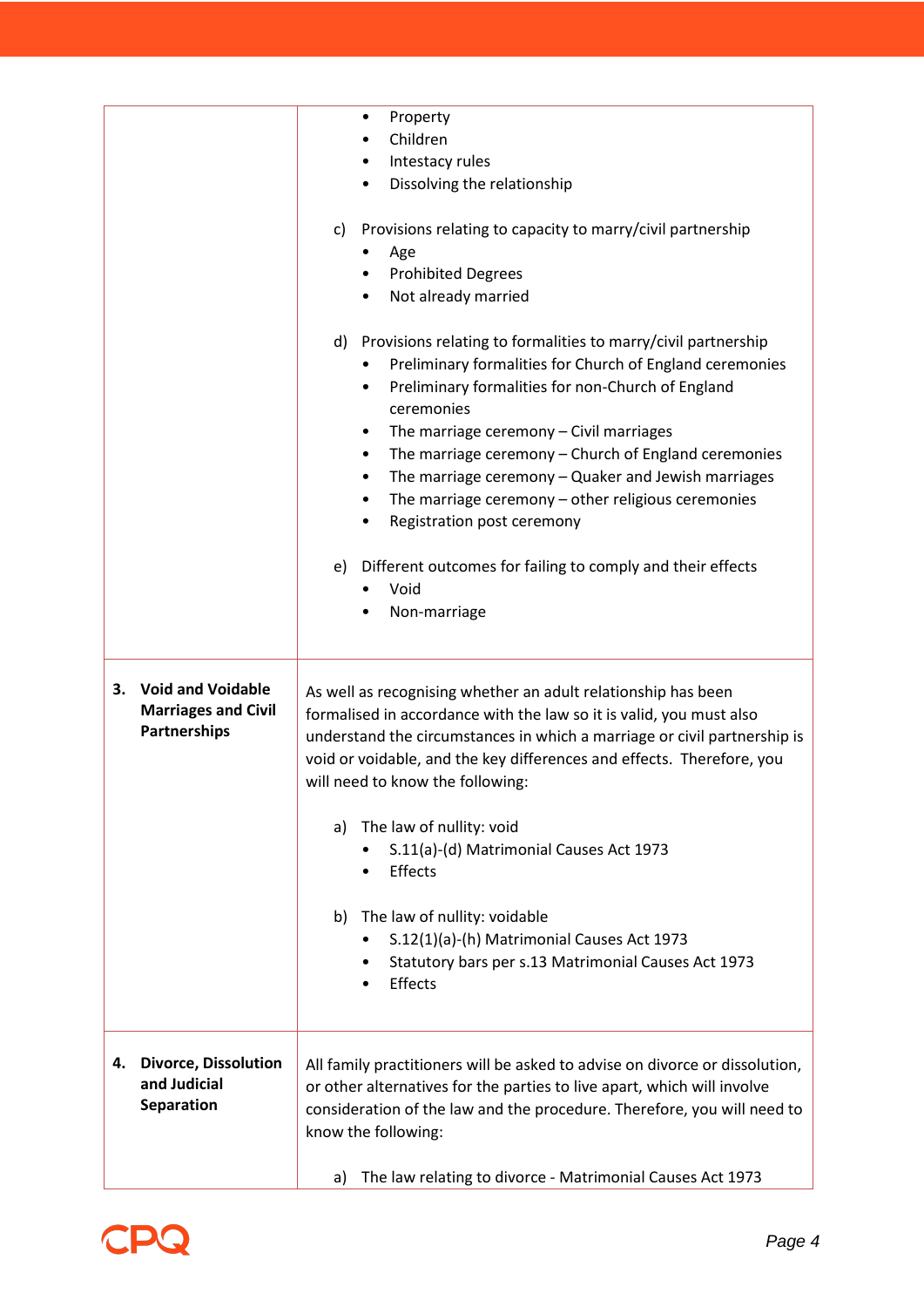|                                                      | S.3: one year rule<br>٠<br>S.1(1): irretrievable breakdown<br>$S.1(2)$ : five facts<br>٠<br>The effects of resumed/continuing cohabitation<br>٠<br>Defences<br>$\bullet$                                                                                                                                                                                                                                                                                  |
|------------------------------------------------------|-----------------------------------------------------------------------------------------------------------------------------------------------------------------------------------------------------------------------------------------------------------------------------------------------------------------------------------------------------------------------------------------------------------------------------------------------------------|
|                                                      | The law relating to dissolution - Civil Partnership Act 2004<br>b)<br>S.41: one year rule<br>٠<br>S.44(1): irretrievable breakdown<br>٠<br>$S.44(5)$ : four facts<br>٠<br>The effects of resumed/continuing cohabitation<br>Defences<br>$\bullet$                                                                                                                                                                                                         |
|                                                      | c)<br>Stages<br>Divorce: Decree nisi and Decree absolute<br>Dissolution: Conditional order and Final Order                                                                                                                                                                                                                                                                                                                                                |
|                                                      | Procedure - Family Procedure Rules 2010<br>d)<br>Documents: application for matrimonial order (D8),<br>٠<br>marriage certificate, fee, statement of reconciliation (FPR<br>7)<br>Service, and methods of service (FPR 6)<br>٠<br>Application for decree nisi/conditional order (D80)<br>٠<br>Pronouncement of decree nisi/conditional order<br>٠<br>Application for decree absolute/final order (D36)<br>٠<br>Decree absolute/final order pronounced<br>٠ |
|                                                      | <b>Digital Divorce</b><br>e)<br>2018 online divorce application process for litigants in<br>٠<br>person<br>The future developments e.g. separate online service for<br>legal professionals - being tested                                                                                                                                                                                                                                                 |
|                                                      | Changes to Divorce Law<br>f<br>No fault divorce<br>Divorce, Dissolution and Separation Bill                                                                                                                                                                                                                                                                                                                                                               |
|                                                      | <b>Judicial Separation</b><br>g)<br>S.17 Matrimonial Causes Act 1973<br>Terminates the obligation to live together but not the<br>٠<br>marriage/civil partnership<br>No irretrievable breakdown, but just establishing a fact<br>٠<br>Can still deal with finances                                                                                                                                                                                        |
| 5. Financial Relief on<br><b>Divorce/Dissolution</b> |                                                                                                                                                                                                                                                                                                                                                                                                                                                           |

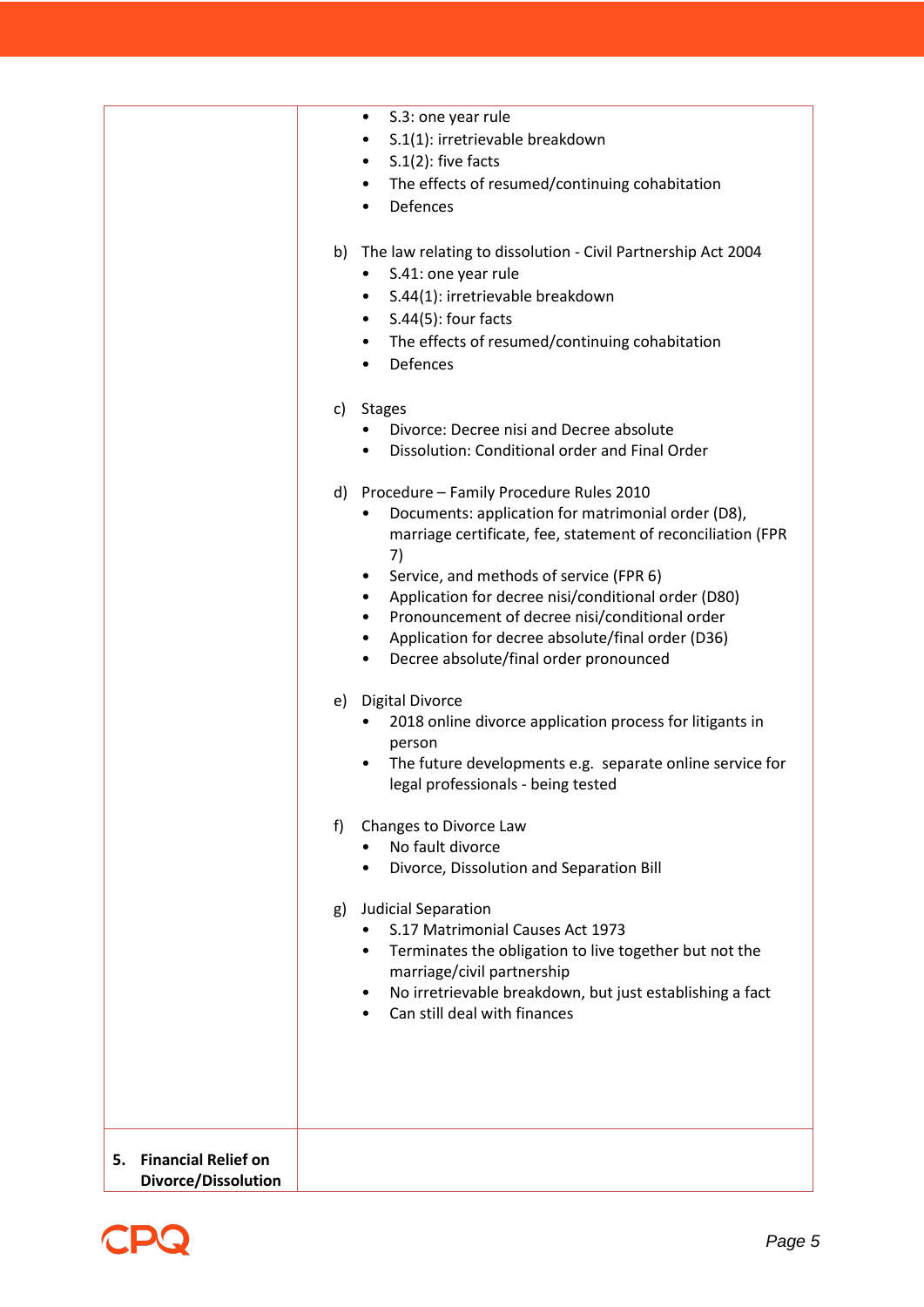| In conjunction with advising a client on divorce/dissolution, you will<br>also advise on how the assets will be divided. As such, financial relief on<br>divorce/dissolution will be considered. You must have an awareness of<br>the key law and procedures governing financial relief. Therefore, you<br>will need to know the following:<br>The law - Matrimonial Causes Act 1973<br>a)<br>S.25(1) - all the circumstances with first consideration to                                                             |
|-----------------------------------------------------------------------------------------------------------------------------------------------------------------------------------------------------------------------------------------------------------------------------------------------------------------------------------------------------------------------------------------------------------------------------------------------------------------------------------------------------------------------|
| minor child<br>$S.25(2)(a)-(h)$ - statutory factors<br>$\bullet$<br>S.25A clean break principle<br>$\bullet$<br>Yardstick of equality<br>٠                                                                                                                                                                                                                                                                                                                                                                            |
| Financial orders - Matrimonial Causes Act 1973<br>b)<br>S.22 - maintenance pending suit<br>S.23 - periodical payments order<br>٠<br>S.23 - lump sum order<br>$\bullet$<br>S.24 - property adjustment orders<br>S.24B - pension sharing orders<br>٠<br>S.24C - pension attachment<br>Offsetting<br>٠<br>Legal Services Order                                                                                                                                                                                           |
| Pre-nuptial agreements<br>c)<br>Legal basis<br>S.25 MCA 1925 consideration<br>Principles<br>٠<br>Law Commission 2014 'Qualifying Nuptial Agreements'<br>$\bullet$                                                                                                                                                                                                                                                                                                                                                     |
| Procedure - Part 9 Family Procedure Rules 2010<br>d)<br>Making the application within the divorce proceedings or<br>making the application as a stand-alone application<br>Importance of the MIAM before issue<br>Form A (issue)<br>Form E (financial questionnaire)<br>First appointment<br>Financial Dispute Resolution appointment<br><b>Final hearing</b><br>Consent orders<br>Code of Conduct for CILEx/ Solicitors/Code of Conduct for<br>Firms - duty of full and frank disclosure/not to mislead the<br>court |
|                                                                                                                                                                                                                                                                                                                                                                                                                                                                                                                       |

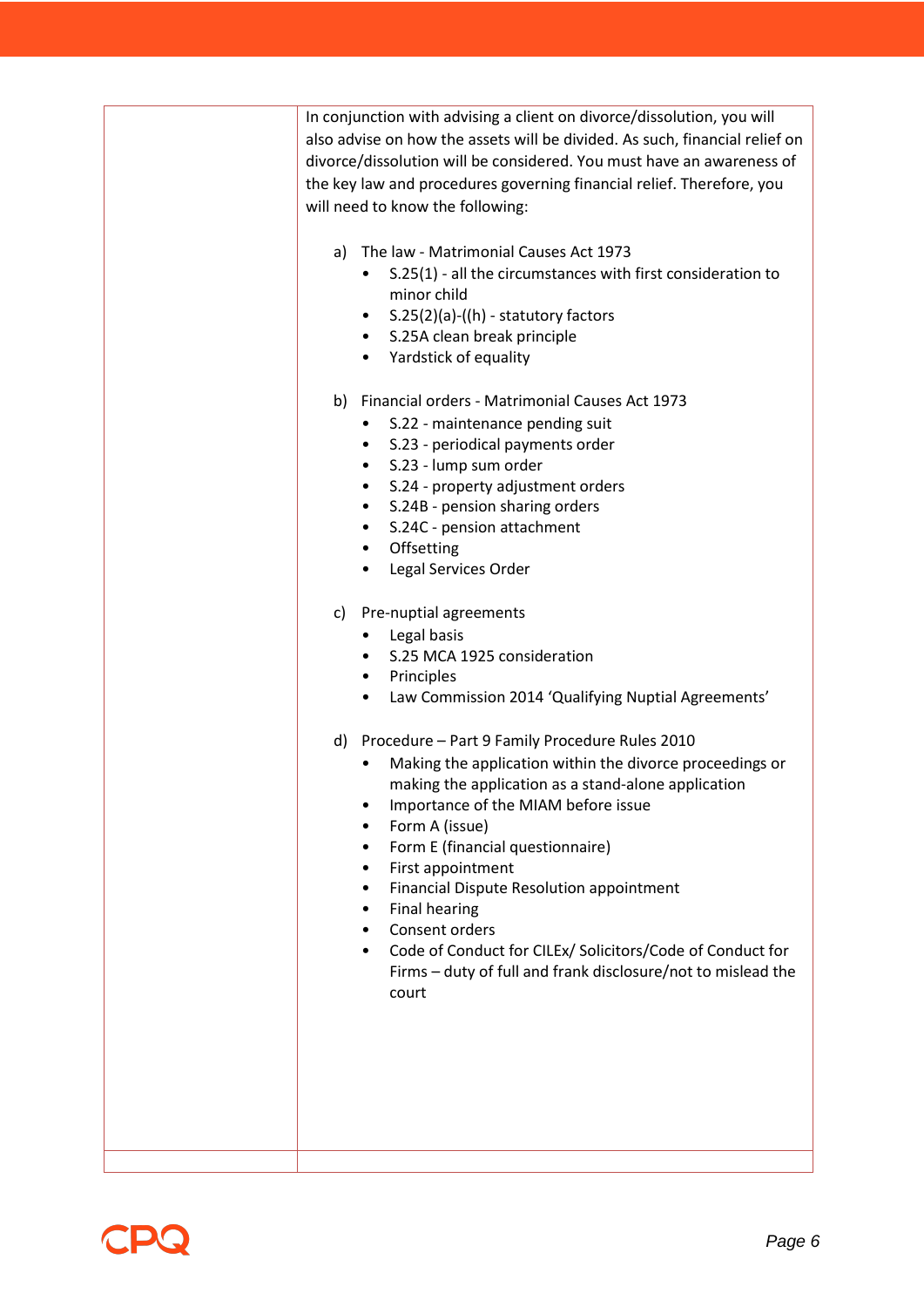| <b>Wills, Severance and</b><br>6.<br>Intestacy | On receiving instructions from a client regarding financial provision,<br>you should understand how to protect the client's interests in relation<br>to assets from the outset. It is important to understand the role of a<br>CILEx Family Law Practitioner, the authorisation you have and when to<br>escalate to another member of staff. Therefore, you will need to know<br>the following: |
|------------------------------------------------|-------------------------------------------------------------------------------------------------------------------------------------------------------------------------------------------------------------------------------------------------------------------------------------------------------------------------------------------------------------------------------------------------|
|                                                | Overview of wills<br>a)<br>Validity<br>Effect on divorce<br>CILEx Family Law Practitioner responsibilities in respect to<br>$\bullet$<br>advising on making a new Will                                                                                                                                                                                                                          |
|                                                | b) Awareness of the implications of not having a will                                                                                                                                                                                                                                                                                                                                           |
|                                                | c) Protecting property rights<br>Joint or sole                                                                                                                                                                                                                                                                                                                                                  |
|                                                | Sole name of other party - registration at the land registry<br>٠<br>to prevent sale<br>Joint names:<br>$\bullet$                                                                                                                                                                                                                                                                               |
|                                                | Preparing a Severance of Joint Tenancy<br>$\circ$<br>When<br>$\circ$<br>Effect<br>$\circ$<br>Filing at the land registry<br>O                                                                                                                                                                                                                                                                   |
| 7. Cohabitants                                 | Family practices not only deal with clients who are married or civil<br>partnered, they often deal with clients who live with their partners and<br>often have children. On the breakdown of a cohabitation, family<br>practitioners will need to advise on division of assets and matters<br>relating to children. Therefore, you will need to know the following:                             |
|                                                | a) Define cohabitants                                                                                                                                                                                                                                                                                                                                                                           |
|                                                | b) Cohabitation Contracts/Agreements<br><b>Status</b>                                                                                                                                                                                                                                                                                                                                           |
|                                                | Content                                                                                                                                                                                                                                                                                                                                                                                         |
|                                                | c) Contrasting consequences and remedies as against married<br>couples and civil partnership couples:<br>Financial support<br>Property disputes                                                                                                                                                                                                                                                 |
|                                                | d) The Law - Implied trusts<br>Joint names or sole name of one party?<br><b>Resulting trust</b><br>Constructive trust<br>Lloyds Bank v Rossett (1990)<br>Stack v Dowden (2007)                                                                                                                                                                                                                  |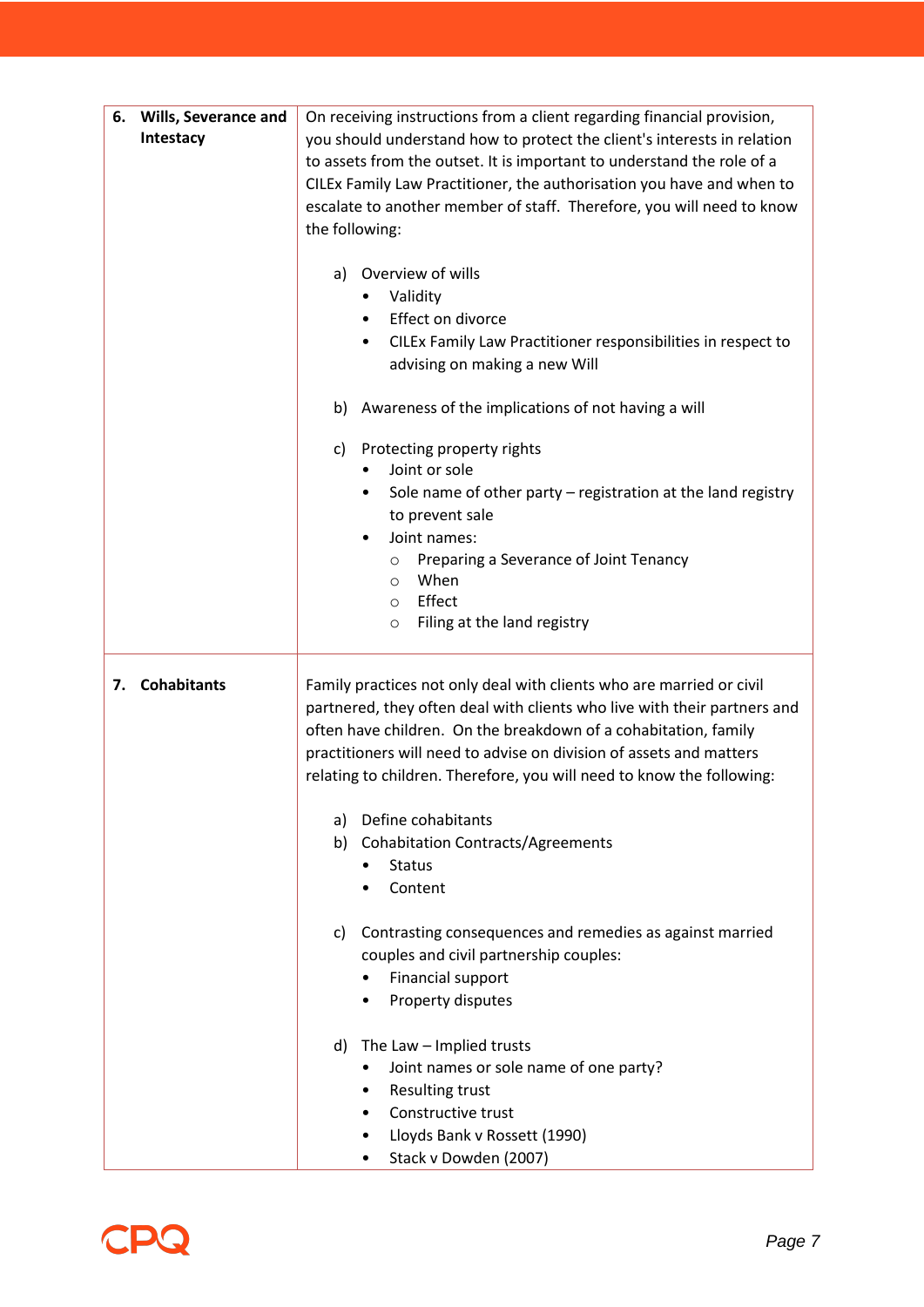|                                   | Establishing the size of the interest<br>٠                                                                                                                                                                                                                                                                                                                                                                                                                                                                                                                                              |
|-----------------------------------|-----------------------------------------------------------------------------------------------------------------------------------------------------------------------------------------------------------------------------------------------------------------------------------------------------------------------------------------------------------------------------------------------------------------------------------------------------------------------------------------------------------------------------------------------------------------------------------------|
|                                   | e) Trust of Land and Appointment of Trustees Act 1996, s.14 and<br>s.15                                                                                                                                                                                                                                                                                                                                                                                                                                                                                                                 |
|                                   | <b>Escalation of contentious matters</b><br>f)                                                                                                                                                                                                                                                                                                                                                                                                                                                                                                                                          |
| <b>Private Law Children</b><br>8. | Disputes relating to children between separating parents is a key part<br>of family practice work; from disputes relating to whether a person is<br>actually the natural parent, through to who has parental responsibility<br>of a child, and then who the child should live with or see. Additionally,<br>issues may arise on specific aspects of parenting, for example, should<br>the child be immunised, can the child move to another country with the<br>resident parent? Children issues that you may face are far reaching.<br>Therefore, you will need to know the following: |
|                                   | a) Parental Responsibility - Children Act 1989:<br>S.3(1) - definition and examples<br>Automatic parental responsibility<br>$\bullet$<br>Acquired parental responsibility<br>$\bullet$<br>S.4 - application and criteria CAR from Re H (Parental<br>Responsibility) (No 3) (1991)<br>S.2(5) and S.2(7)- exercise of parental responsibility<br>Termination of parental responsibility                                                                                                                                                                                                   |
|                                   | b) S.8 Children Act 1989 applications:<br>Child arrangements e.g. relocation<br>Shared parenting<br>$\bullet$<br>Specific issue e.g. change of surname<br><b>Prohibited steps</b><br>Enforcement & committal<br>٠<br>S.10(4), S.10(5) and S.10(9) - who can apply<br>٠<br>S.1 - general principles<br>S1(3) - welfare checklist                                                                                                                                                                                                                                                         |
|                                   | c) Procedure for initiating a s.8 application: Child Arrangements<br>Programme 2014<br><b>MIAM</b><br>Application C100 (C1A)<br>Service on Respondent (C100/C1A, C6, C7)<br>Service on CAFCASS<br>Escalation                                                                                                                                                                                                                                                                                                                                                                            |
|                                   | d) Role of CAFCASS in s.8 applications:<br>Position and duty                                                                                                                                                                                                                                                                                                                                                                                                                                                                                                                            |

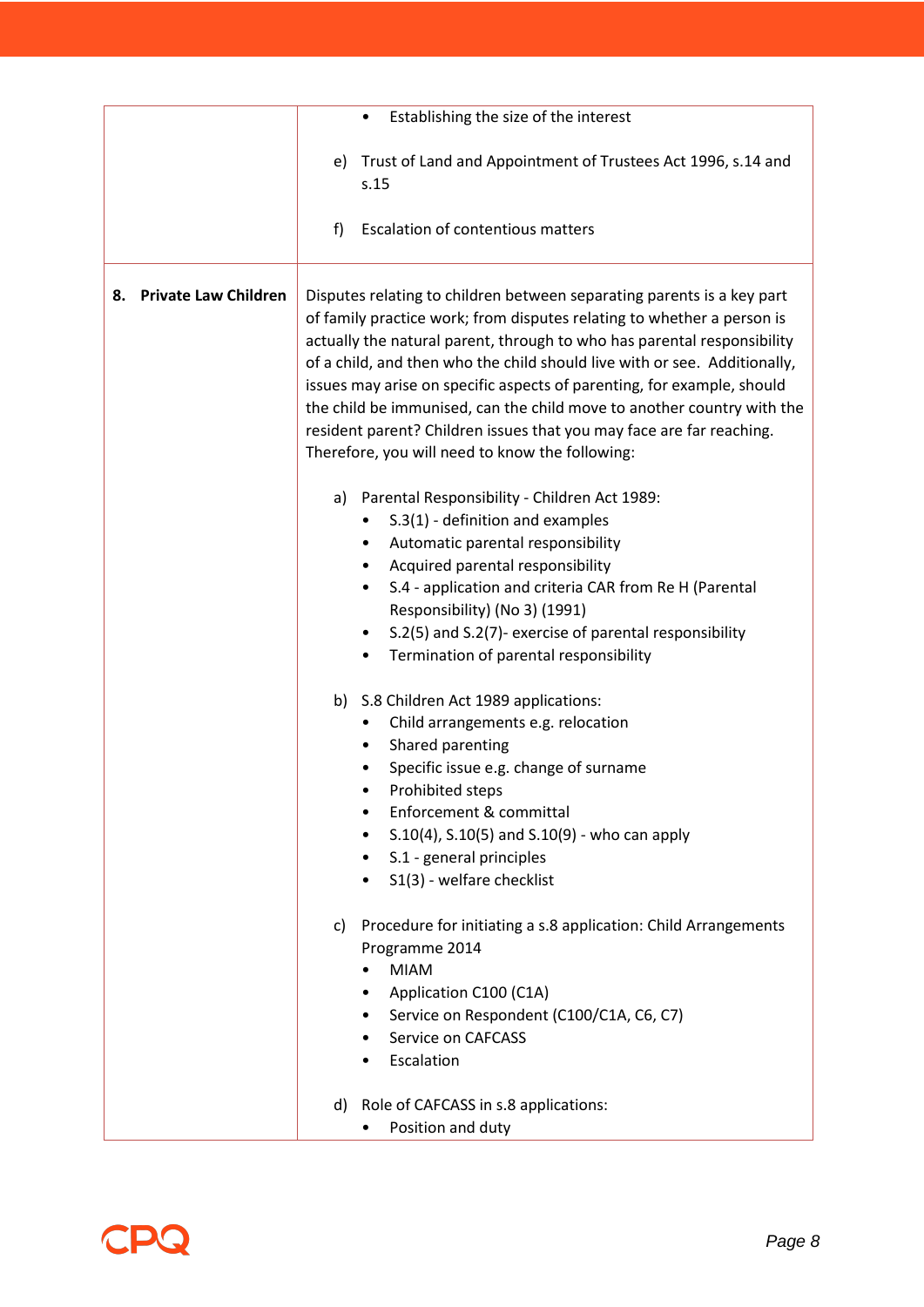|                                | S7 Welfare Reports & s37 Investigations by Local<br>Authorities                                                                                                                                                                                                                                                                                                                                                                                                                                                                                                                                                                                                                                                                                                                                                                                                                                                                                                                                       |
|--------------------------------|-------------------------------------------------------------------------------------------------------------------------------------------------------------------------------------------------------------------------------------------------------------------------------------------------------------------------------------------------------------------------------------------------------------------------------------------------------------------------------------------------------------------------------------------------------------------------------------------------------------------------------------------------------------------------------------------------------------------------------------------------------------------------------------------------------------------------------------------------------------------------------------------------------------------------------------------------------------------------------------------------------|
| <b>Child Maintenance</b><br>9. | Whilst working in family practice, either stand-alone, or in conjunction<br>with advising on other children matters or financial relief, you may be<br>asked by the resident parent to advise on child maintenance. You will<br>need to know the following:<br>The Child Maintenance Service<br>a)<br>When would you make the application?<br>Qualifying child<br>$\bullet$<br>Rights to receive<br>$\bullet$<br>Rights to pay<br>٠<br>Appeal process<br>Circumstances where referrals should be made<br>b) Top-up Maintenance/Financial Provision<br>s.15 and Schedule 1 Children Act 1989<br>Factors to consider<br>٠<br>Periodical payments<br>$\bullet$<br>Lump sum<br>٠<br>Property adjustment<br>$\bullet$<br>Re P (Financial Provision) (2003)                                                                                                                                                                                                                                                 |
| 10. Public Law Children        | You need to understand the difference between private law children<br>matters and public law children matters. Practices undertaking public<br>law child work will have a legal aid contract, along with a senior<br>solicitor who is a member of the Children Panel. Public law children<br>cases do attract public funding. In such cases, you may be working<br>alongside and therefore you will need to know the following:<br>What is a public law case?<br>a)<br>Fundamental principles of public law in relation to children;<br>Children Act 1989<br>Recognising a vulnerable child<br>٠<br>Safeguarding duty and escalation<br>$\bullet$<br>Low level intervention, s.17 and s.20<br>$\bullet$<br>Short term intervention/emergency, s.44 and s.46<br>$\bullet$<br>Long term intervention s.31<br>b) Inter-agency working/referral/assessment<br>School, neighbours, GP, hospital, health visitor, police,<br>social services<br>Overview of investigations and assessments carried out<br>٠ |